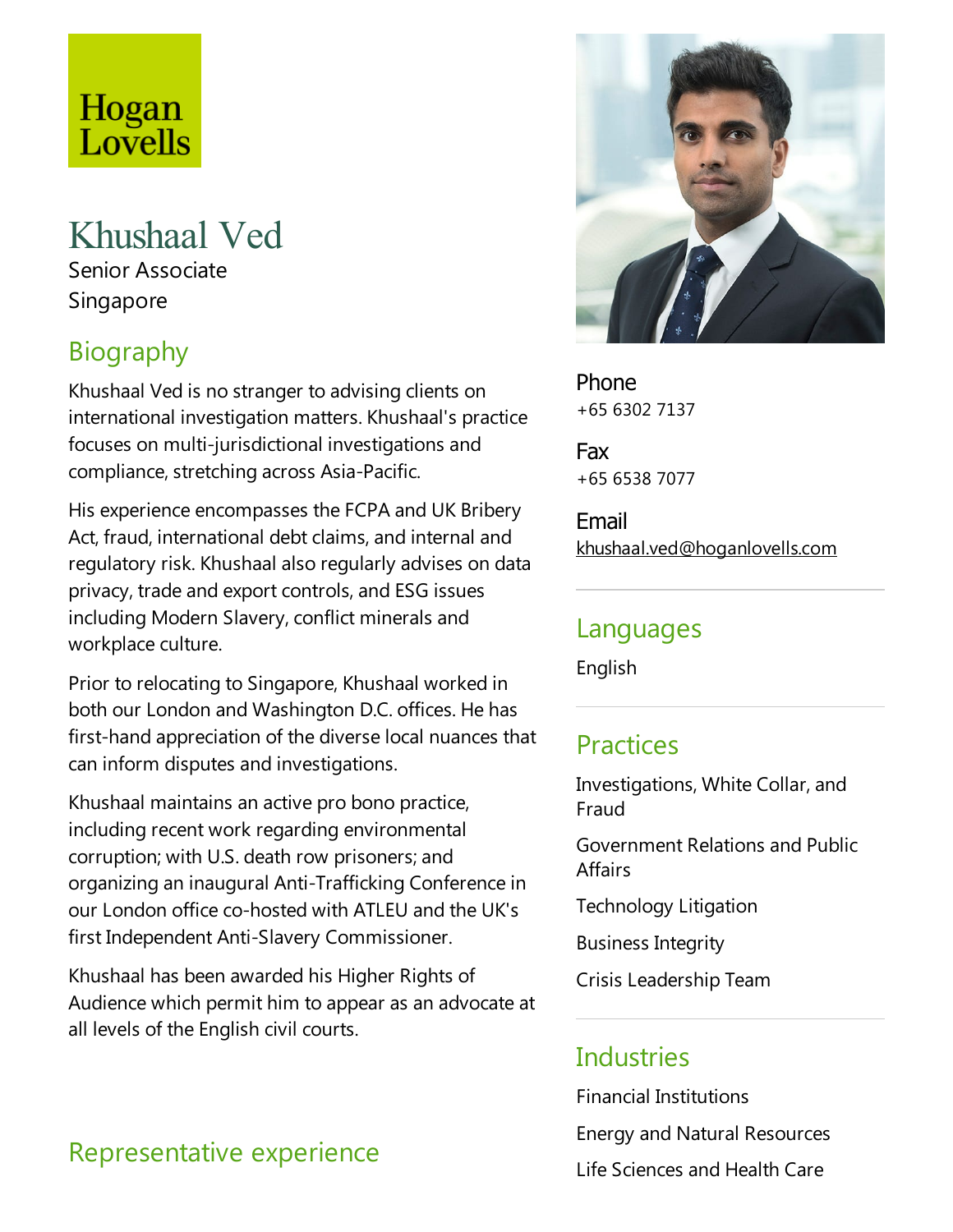Advising a major telecoms client in relation to a U.S. FCPA cross-border corruption investigation in Hong Kong, Singapore, Vietnam, Philippines, U.S.and Australia.

Advising a global, Fortune 500 water and energy multinational in relation to an investigation for fraud committed by current and former employees in Indonesia.

Advising a global financial institution on a KPK investigation relating to a US\$2 billion dollar financing to an Indonesian conglomerate group.

Counsel to the United Nations' Office of Drugs and Crime with their Fight Against Corruption e-learning tools and training.

Counsel to one of the world's largest pharmaceutical companies with respect to an internal investigation and crisis leadership in India.

Advising an Indonesian energy JV in relation to an internal investigation concerning allegations of government corruption, in a US\$1 billion project and a KPK investigation.

Advising a Japanese trading house in relation to alleged corruption and environmental compliance issues in Indonesia.

Advising a Japanese trading company on FCPA, regulatory and commercial risks in relation to aJV infrastructure project in excess of US\$2 billion in Bangladesh.

Acting for a Japanese conglomerate on an anti-bribery and corruption (ABC) due diligence review of a leading Vietnamese agriculture company.

Advising a Japanese trading company on the proposed US\$1 billion acquisition of an international, Frenchheadquartered leading diversified industrials distributor.

Advising a Singapore-headquartered commodities company in an investigation by the FBI and DOJ for alleged sanctions violations, regulator raids and money Technology and Telecoms Diversified Industrials Sports, Media and Entertainment

#### Areas of focus

Bribery and Corruption

Dawn Raids

Agency Investigations

Anti-money Laundering

E-discovery and Information Management

Government Investigations

Sanctions

Data Protection

Compliance Readiness

Crisis Communications

International Regulatory **Compliance** 

## Education and admissions

#### Education

Legal Practice Course, BPP University Law School, With Commendation, 2015

Graduate Diplomain Law, BPP University, With Distinction, 2014

MSc. Criminology and Criminal Justice, Green Templeton College, University of Oxford, 2013

MA Geography, Jesus College, University of Oxford, 2012

## **Memberships**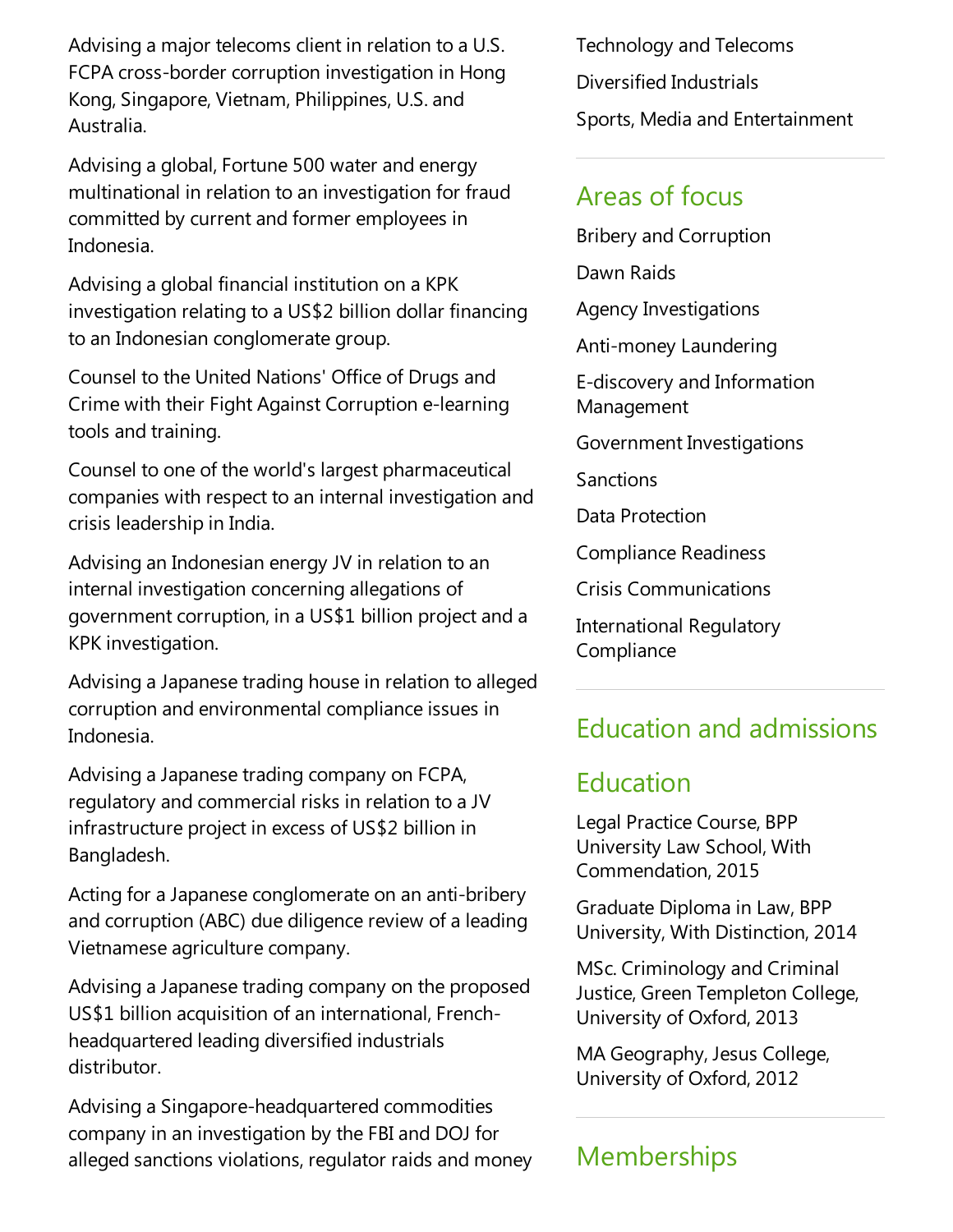laundering.

Advising a popular toy manufacturer in relation to product leakage issues in APAC.

Advising a range of corporates from Fortune 10 to family enterprises on anti-corruption, AML, CTF, sanctions, dawn raids, compliance, policies and procedures worldwide.

Dawn raid counsel to the world's largest pharmaceutical company.

Counsel to the world's largest multinational drinks and brewing holding entity with respect to insurance fraud, regulatory relations and police intervention in Singapore.

Acting for a NASDAQ-listed clothing retailer in relation to debt claims against manufacturers in Hong Kong and Korea following our investigation into vendor relationships in Vietnam.

Conducting a UK Bribery Act-specific risk assessment for an international oil and gas corporate, operating in over a dozen jurisdictions.

Counsel to the world's largest asset manager on the proposed acquisition of a Malaysian marine, engineering, transportation and extractive energy entity.

Advising a U.S. headquartered media company with inception of their 'OTT' service in Singapore.

Advising a global bank in an investigation relating to its exposure under a high profile multi-billion dollar commodity financing fraud in Qingdao, China.

Advising leading European automobile manufacturers on emissions and regulatory compliance in Singapore.

#### Latest thinking and events

#### **News**

- The US\$4.5 billion Bitfinex hack five things you should know
- **Media Mention**

The Law Society of England and **Wales** 

Young Fraud Lawyers Association

Member, American Chamber of Commerce, Singapore

Beverly Hills Bar Association

Association of Certified Fraud **Examiners** 

#### Bar admissions and qualifications

Law Society of England and Wales

California

## Court admissions

England and Wales